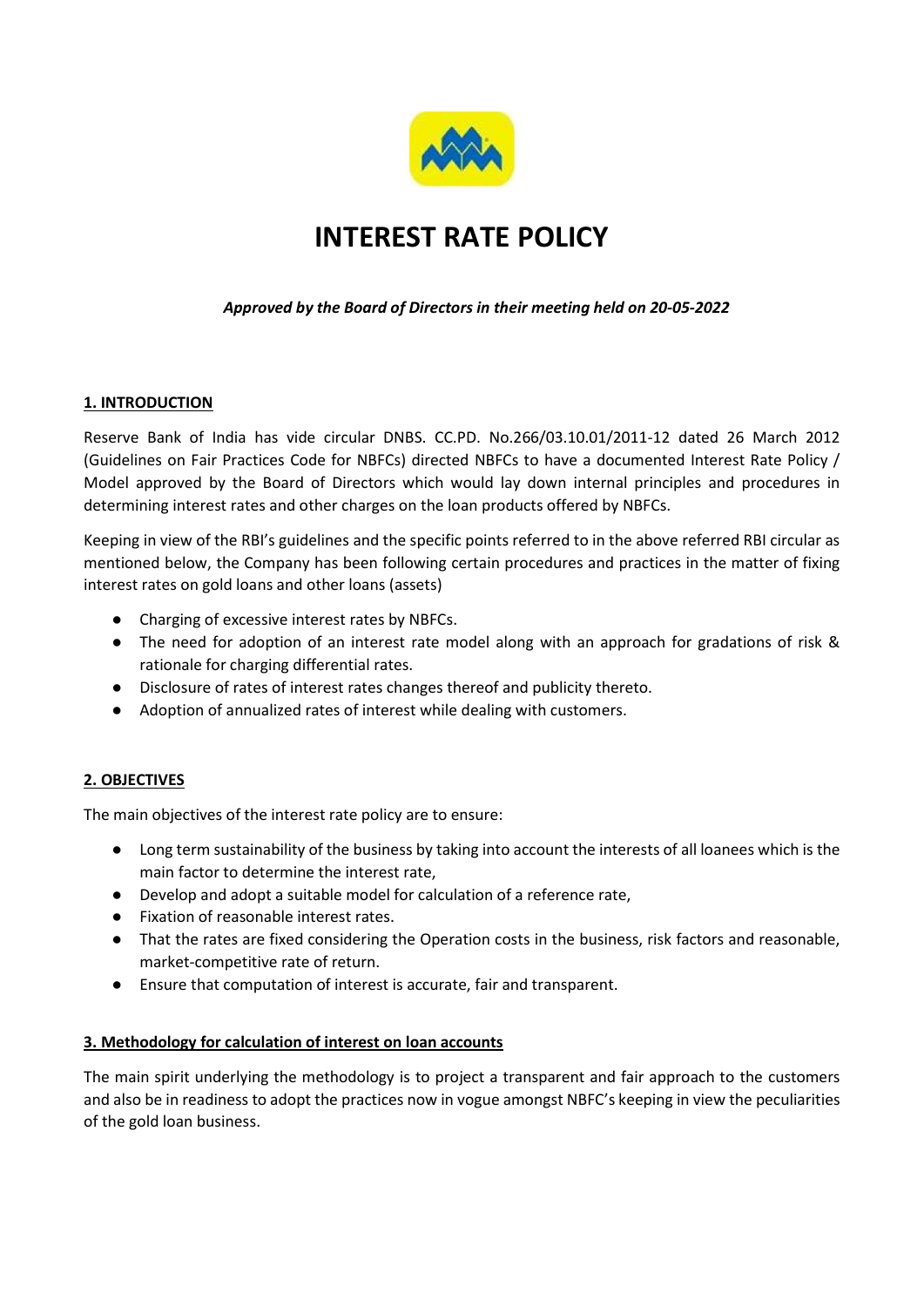3.1. On the daily balances: Interest amount shall be calculated on the daily outstanding balance in the loan account at the applicable rate. Thus if the annualized rate of interest applicable is R% the interest amount for each day would be. (Amount outstanding x R) x (365/360).

3.2 Minimum period for which interest chargeable: The minimum period for which interest is payable by the borrower shall not exceed 7 days or Rs.25 whichever is higher. Interest receivable shall be calculated on the actual daily outstanding balance.

3.3 Basis - number of days per year: Interest shall be calculated based on 360 days a year. Dates of disbursement and closure of account shall both be included for computation of interest. However, MD may approve any deviation on the inclusion or exclusion of days' interest rate and slab etc.

3.4 Compounding: Compounding of interest where applicable, as provided in the loan scheme, shall be at a frequency of 30 days in a year.

3.5 Annualised rate of interest: Interest rate quoted shall be on an annualized basis in all documents, internal instructions/ communications and publicity materials (pamphlets, brochures, hoardings, etc)

Where the rates are mentioned in a non-annualized form (e.g. in product promotion) the annualized rate shall also be mentioned along with so as to comply with regulatory requirements and Fair Practices Code.

3.6 Fixed rate / Floating rate: All the loans shall be granted at a fixed rate only.

3.7 Maximum/ Ceiling Interest Rate on Gold Loans: Keeping in view the regulatory (RBI) expectations from NBFCs and also the Fair Practices Code the maximum interest rate chargeable shall be fixed at 33% p.a during the normal loan tenure across all states/regions excluding compounding effect were applicable under any schemes.

Overdue interest and other out of pocket expenses, wherever applicable charged from the borrowers will be exclusive of the ceilings mentioned above.

The above-mentioned ceilings shall be reviewed periodically at quarterly intervals or more frequently, as and when required, by the Board of Directors keeping in view regulatory guidelines/directives, the intensity of competition in the market, net interest margin target, market rates etc.

### 5. Risk-Based Gradation of Interest Rates.

The Lending Rate will be different for different categories of borrowers, considering the profile of the customer, tenure of the customer relationship, past repayment track record, customer segment, market reputation, inherent credit and default risk in the products, ancillary business opportunities, future potential, group strength and value to lender group, overall customer yield, Loan-to-Value (LTV) ratio, nature and value of primary and collateral security etc. The Lending Rate is determined on a case to case basis.

The company shall disclose the rate of interest in the application form and communicate explicitly in the sanction letter.

### 6. Pricing of gold loans

### 6.1 Rate of interest.

 $\triangleright$  Considering the nature of the Gold loans (collateral valuation being vital) the major inherent risk is the Loan to Value (LTV) or Loan per Gram. Since a higher LTV translates to a higher risk it stands to reason that LTV and Interest rate should be correlated. Accordingly, assuming all other factors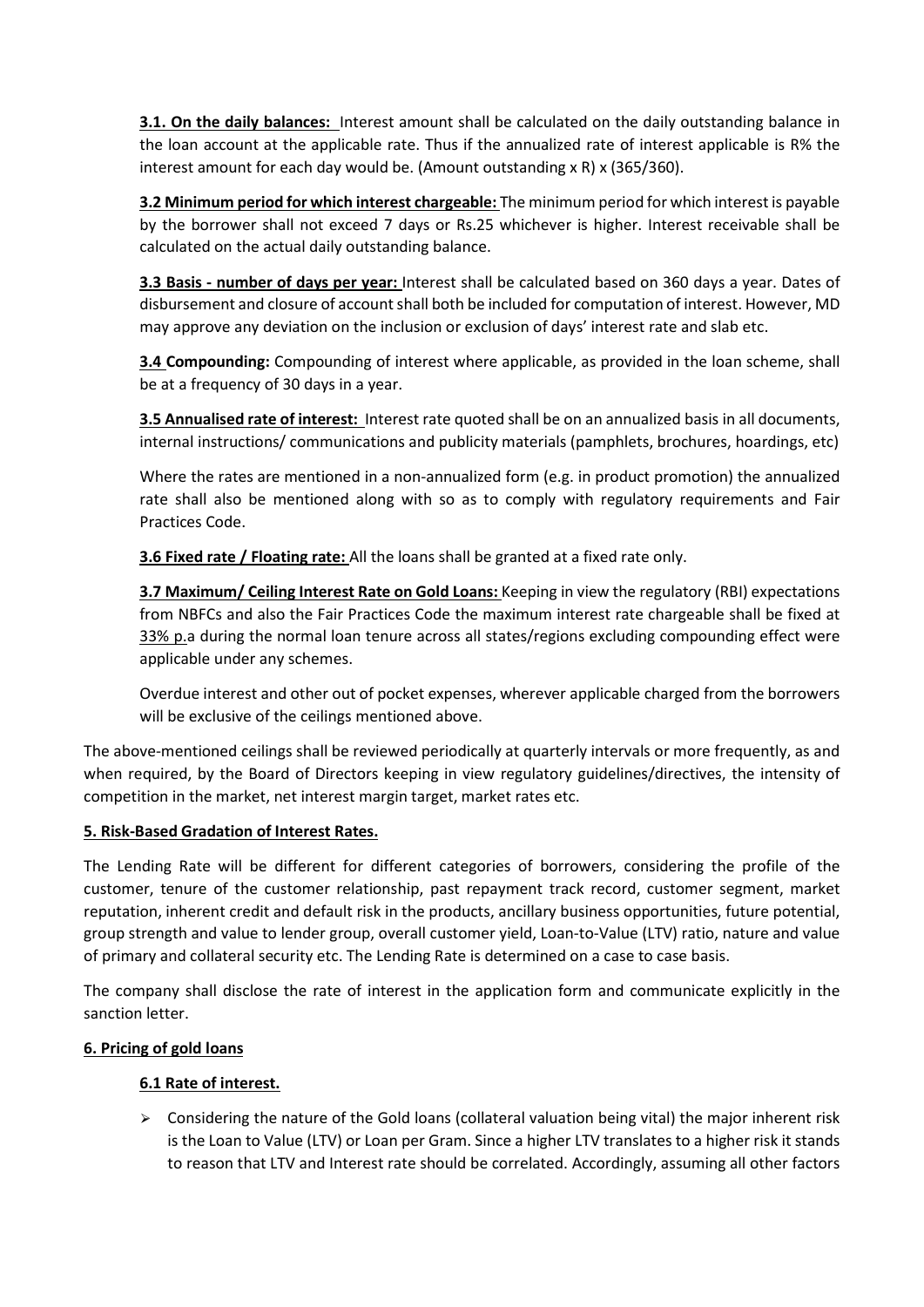to be the same, a higher LTV loan should attract a correspondingly higher interest rate as compared with a lower LTV loan.

- $\triangleright$  The LTV linkage with interest rate shall be at the time of sanction of loan and cannot be changed subsequently due to movements in the overall collateral coverage arising from market movements in gold prices,
- ⮚ Where substantially low rates of interest are charged on certain/special schemes or in specified regions/areas/branches the maximum amount per borrower shall be appropriately restricted and checks put in place to prevent misuse of the facility. Such schemes shall be periodically reviewed and appropriately modified to meet with the overall objectives of floating such schemes.

6.2 Calculation of interest and the due date for servicing interest: Interest will be calculated from the date of disbursement and shall be charged for the day of closure of the account. The due date for payment of interest shall run from the date of disbursement.

6.3 Overdue Interest on overdue loans: When the loan remains outstanding beyond the 'normal' without FULL servicing of interest due, overdue interest may be charged at a rate not exceeding 3% p.a for the days after due date on the outstanding Principal and applicable interest till the `normal' tenure. Overdue interest provisions shall be calculated and will apply only after the expiry of the 'normal' tenure.

However, A committee consisting of the Chief Executive Officer, Chief Financial Officer and the Managing Director may approve any deviation on the inclusion or exclusion of days, interest rate and slab etc.

### 8. Indicative range of interest

Indicative range of interest for various verticals/loan products of MMFL is given below.

| Verticals / segments / product | <b>Range (Annualised Rate)</b> |  |
|--------------------------------|--------------------------------|--|
| <b>Gold loans</b>              | $6.5 - 33\%$ <sup>*</sup>      |  |
| <b>Micro Finance</b>           | $20 - 26%$                     |  |
| <b>LAP</b>                     | $14 - 32%$                     |  |

\*Effective from 20th Sep 2021

Special Rebates may be given to the customers who are paying regular monthly interest or willing to regularise the account as per the discretion of the management.

### 10. Other Charges and recovery of Out-of-Pocket Expenses

### 10.1 Gold loans

The Company may also levy other charges such as loan processing fees, processing charges for delivery of gold against lost pawn ticket, statement of account, closing charges, POS payment charges etc. In addition, the Company shall be entitled to recover costs incurred in connection with postage, legal costs etc. The above charges shall be pegged at reasonable levels and in the spirit of Fair Practice.

•Guidance rates are as under: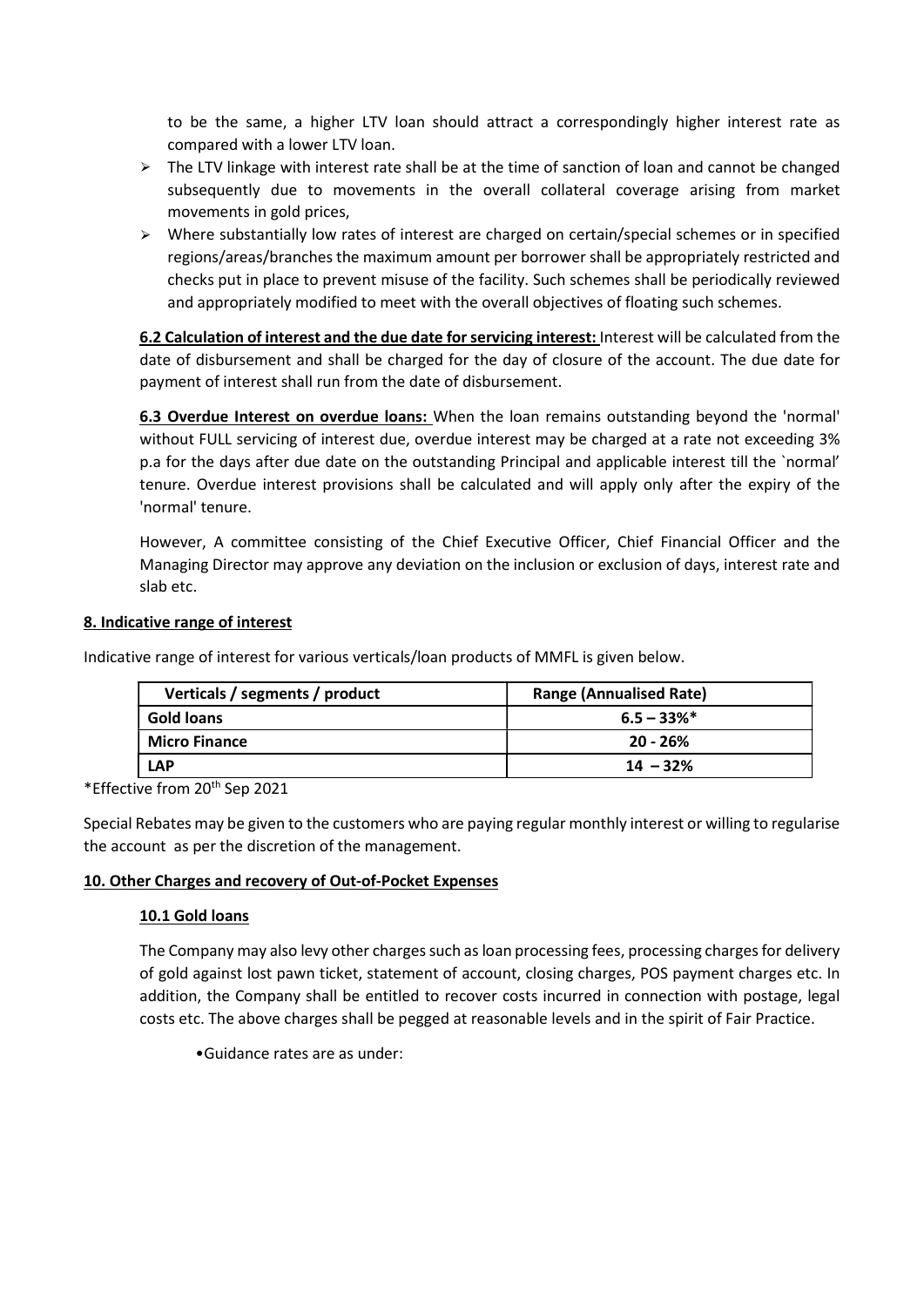| <b>Description</b>                                           | Range of charges                                                                         | <b>Exceptions</b> |
|--------------------------------------------------------------|------------------------------------------------------------------------------------------|-------------------|
| Loan processing                                              | Will be capped at minimum of Rs.10 limited to<br>a maximum of 0.5% of Loan disbursement. |                   |
| Delivery against lost<br>Pawn Ticket -<br>processing charges | Rs 150 per pledge                                                                        |                   |
| Postage, Courier<br>charges                                  | As per Existing circular                                                                 |                   |

### 10.2 Other charges (Non- gold loans)

|               | Processing fee $(\%)^*$    | Overdue interest (%)    | Bounce charges (Rs)*           |
|---------------|----------------------------|-------------------------|--------------------------------|
| Micro Finance | 1% of Loan Amount          | nil                     | ΝA                             |
| LAP           | Up to 1% of Loan<br>Amount | Up to 2% of Outstanding | Up to Rs. 1000/<br>transaction |

\* GST as applicable shall be charged extra

### 11.1 Miscellaneous

There may be exceptional economic situations that may result in a change in the liquidity environment and the availability of funds to the Company. The interest policy shall be subjected to review once a year and as may be required to suit such situations

- The rates of interest for the same product and tenor availed during the same period by different customers need not be standardized but could be different for different customers depending upon consideration of factors like location of the customer, credit risk, liquidity risk and tenor risks.
- MMFL shall intimate the borrower loan amount, annualized rate of interest, periodicity of interest application, tenure and wherever applicable the amount of monthly instalment. at the time of sanction of the loan.

The company shall not charge foreclosure charges/pre-payment penalties on loans granted except for EMI schemes.

All other regulatory changes in this regard will stand updated in the policy from time to time.

# MICROFINANCE

The interest rate in MFI lending is regulated by RBI vide notification DNBS. (PD) CC. No. 395/03.10.38/2014- 15 dated 01.07.2014, applicable to all licensed NBFC- MFIs. The extracts of the same are detailed as below

#### Pricing of Credit

1. The margin cap for all NBFCs irrespective of their size was 12 per cent till March 31, 2014. However, with effect from 1st April 2014 margin caps as defined by Malegam Committee may not exceed 10 per cent for large MFIs (loan portfolios exceeding Rs.100 crore) and 12 per cent for the others.